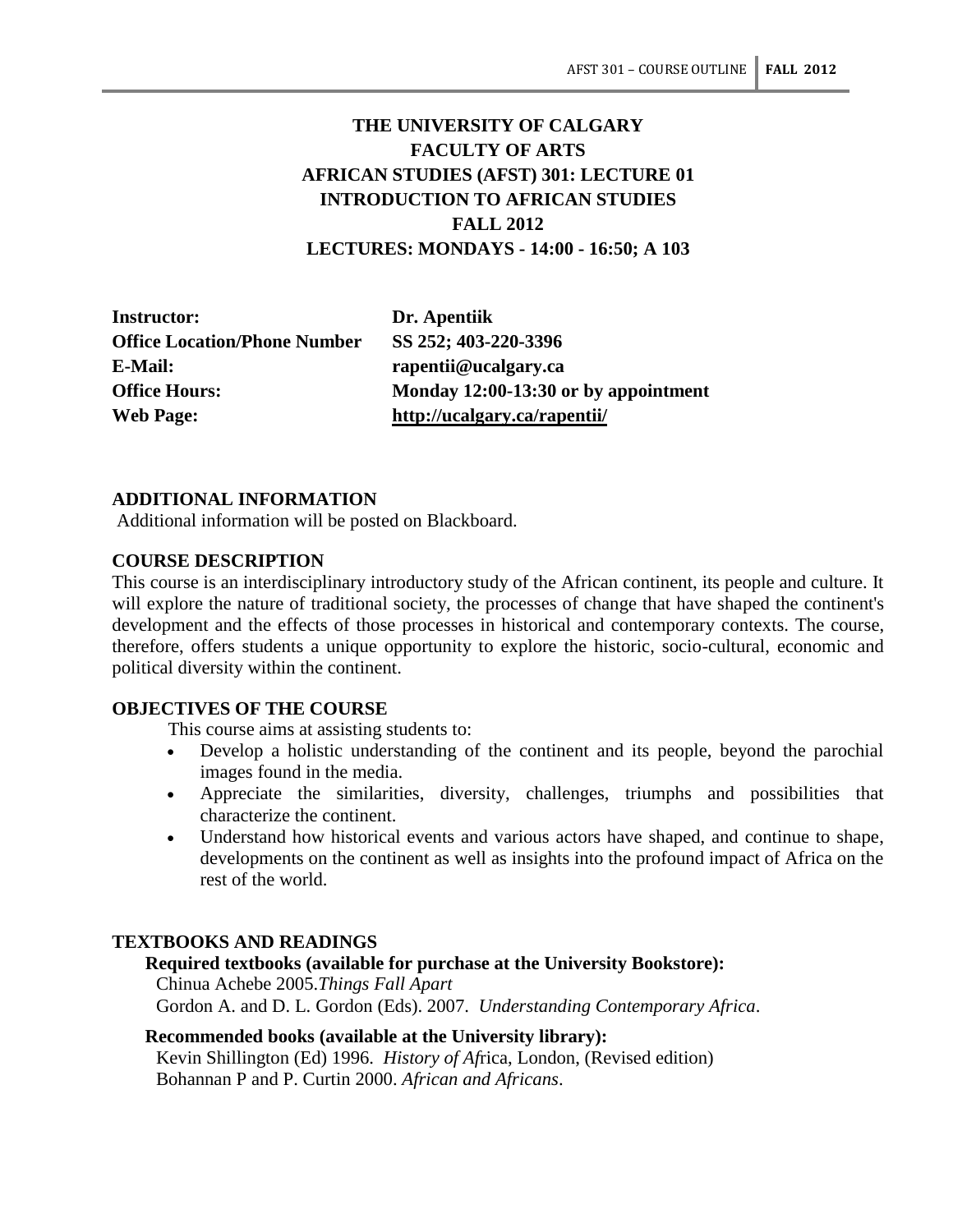# **ASSIGNMENTS AND EVALUATION**

| <b>Book Review</b>                                             | 25% | Oct. 22                      |  |
|----------------------------------------------------------------|-----|------------------------------|--|
| Mid-Term Exam                                                  | 35% | Nov. $5$                     |  |
| Final Exam                                                     | 40% | To be scheduled by Registrar |  |
| All assignments must be completed in order to pass the course. |     |                              |  |

# **SCHEDULE OF LECTURES AND READINGS**

To be made available on Blackboard.

# **BOOK REVIEW 25% (Due October 22, to be collected in class.)**

The book review entails writing a critical analysis of the novel *Things Fall Apart*. You must indicate how the issues covered in the book relate to Africa or the themes covered in the course.

# *NOTE:*

- The review must not be more than **4 PAGES TYPED AND DOUBLED-SPACED** in **12 PT FONT**. Page margins should be **1 INCH** (2.5 cm) wide, and all pages should be numbered. Students are urged to stay within the maximum word and/or page length, or risk a penalty. A bibliography and brief appendix are not included in the length restrictions. Double-sided assignments are encouraged to save paper, but are not mandatory. Information to be included on the title page are: *title of paper, course code, instructor's name, student ID, and date of submission*.
- The level of analysis is suitable for a third-year university course.
- A critical analysis requires an evaluation of the arguments made by the author, and this means you have to read carefully to find out what the author's argument(s) is/are. You may find the argument(s) stated in the book's introduction. The next step is to consider what the author provides in subsequent chapters.
- A well-written book will remind readers of the main arguments as it proceeds. The concluding chapter of the book will summarize the author's own appraisal of the argument(s) and evidence. This does not mean that you can read the introduction and conclusion, and write a good review; you need to demonstrate that you know what each chapter contains, and how it contributes to the main argument(s).
- In addition, a critical assessment requires that you assess the argument(s) and comment on whether you think the book meets the author's stated objective(s). This assessment is not a simple option, but a thoughtful evaluation of how well the author has succeeded in convincing you, the reader, of the value of the argument and the evidence used to support it. Your own conclusions should also say something about what you have learned about the subject, having read the book, and what else you might want to know that was not addressed in the book.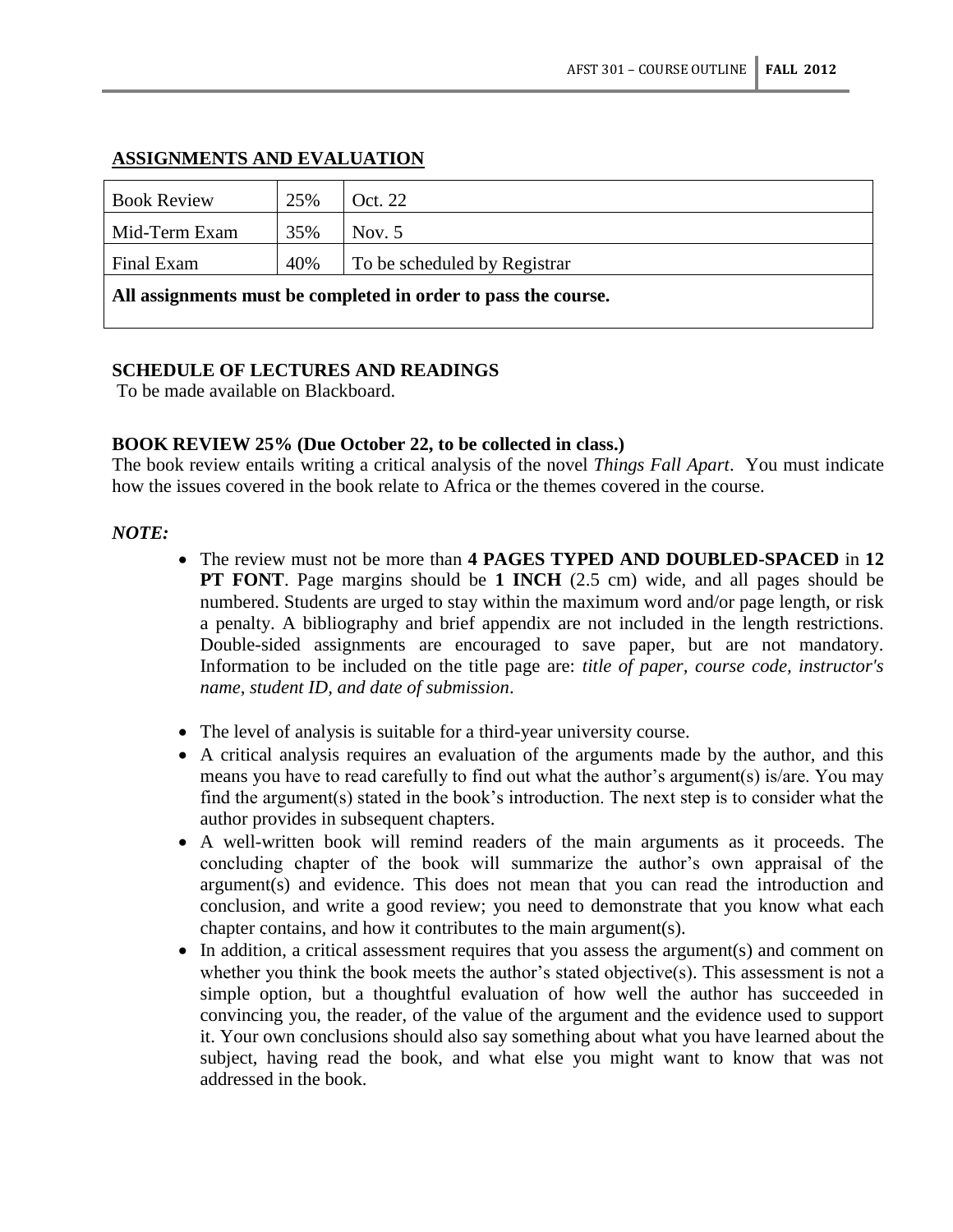- As you read, it is useful to carry on a "dialogue" with the author, asking yourself if you agree with what is being said, or whether something is missing. You will need to say something about the author's relationship with the subject, and about his/her methods. In some cases, you will have to be a detective to find out what you want to know.
- Correct spelling is important. Use a dictionary and a computer spelling and grammar checker.
- Create a draft of your review, and then look at it again a day or so later. When you do a second draft, make sure that the ideas follow coherently from one another. Move text around if you need to. Weed out repetitive words and phrases. Vary the length of sentences. Read the review aloud, to see how it "flows." The final product will reflect the care you have put into its creation.
- If you wish, you may use the first person. Also, use the active voice as much as possible.
- Use a correct bibliographical format (both in-text and the final list of references).
- **Citation guidelines for book review.**
	- o In-text citations styles:
		- (Doe 2001:1) when you use direct quote.
		- (Doe 2001) when you reference an idea.
	- o Final Bibliography:
		- **Book:** Doe, John. 2001. *This Is My Term Paper*. Calgary: My Own Publications.
		- **Book Chapter:** Doe, Jane 2001. "Time Is Up," in J. Doe and J. Doe (eds), Our *Group Project,* pp. 1-20. Calgary: My Own Publications
		- **Journal Article:** Doe Jane. 2001 "Continuing to Work Hard," *Journal of Hard Work,* vol. 1, no. 1, 2001, pp. 1-20

**NOTE:** Evaluation of your Review paper will be based on the following:

- Coherence of arguments clear and logical progression of ideas and thoughts throughout the paper.
- Clarity of expression and quality of grammar.
- A critical level of analysis, as opposed to descriptive analysis.
- Understanding and application of lectures, readings and other relevant literature.
- Well-informed review or discussion.
- Well-formatted bibliography with ample in-text references, including:
	- o Direct quotes must be cited with page numbers.
	- o Substantial marks will be taken off for improper citation and bibliographical formatting.
	- o For guidance on proper bibliographic format visit the University of Calgary library website on the topic.

Note: For guidance on proper bibliographic format visit the University of Calgary library website on the topic.

It is the student's responsibility to keep a copy of each assignment submitted. Students should be prepared to provide a second copy of their assignment if requested. Students who cannot provide a second copy of their essays may risk receiving a zero grade for this portion of the course.

Note: Please hand in your essays directly to your instructor. If it is not possible to do so, a daytime drop box is available in SS 110. A night drop box is also available for after-hours submission.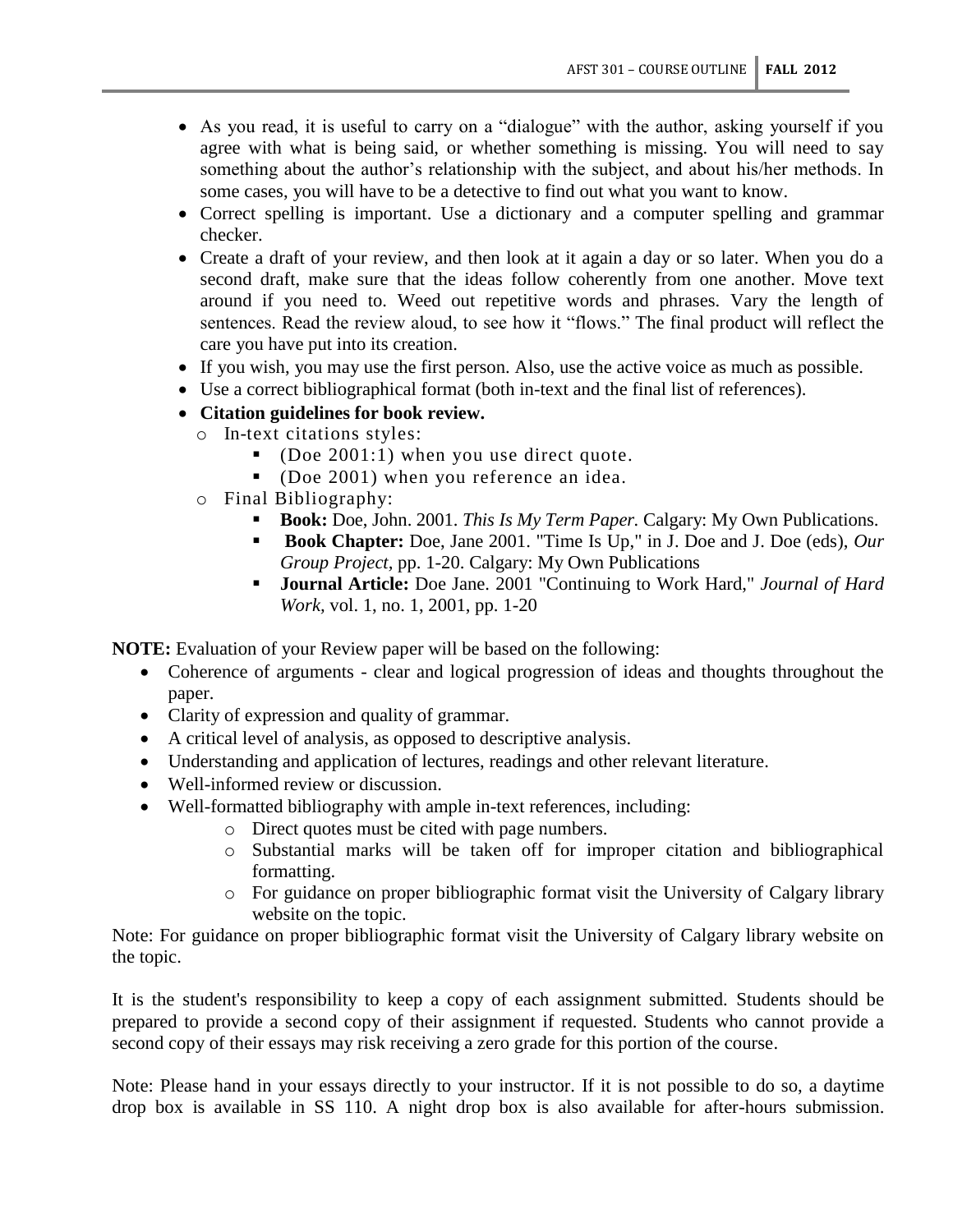Assignments will be removed the following morning, stamped with the previous day's date, and placed in the instructor's mailbox.

# **MID-TERM EXAM 35% (November 5, in class.**)

This is closed-book exam designed to test your grasp of the material covered in lectures and from course readings up to the date of the exam. This means that you will be expected to have read all the required and recommended readings on all topics covered in the course up to the date of the exam. The best way to prepare for this exercise is to read and reflect on the lectures and course material. Exams will also cover lectures by guest speakers and information from videos/films shown in the class. **Note**: No alternate dates for the exam will be provided unless the student has been legitimately excused.

# **FINAL EXAM 40%**

The final exam follows the same format as the midterm. Details will be discussed in classs.

#### **Registrar-scheduled Final Examination**: Yes.

Please note: If your class is held in the evening, the Registrar's Office will make every attempt to schedule the final exam during the evening; however, there is NO guarantee that the exam will NOT be scheduled during the day.

#### **USE OF E-MAIL:**

Due to a high volume of e-mail messages received on a daily basis, students are advised to meet me either during my office hours or to make an appointment in the case of an issue that requires urgent attention.

Please note that e-mail messages can be sent to the wrong address, accidentally deleted, buried or may mysteriously disappear into cyberspace. All questions and requests should therefore be made in person, especially if they concern extensions and other serious urgent matters. I will normally reply within 72- hours, during regular business hours.

Questions of general interest will be addressed in class or on the Discussion Board in Blackboard. Students are encouraged and advised to use their **ucalgary** accounts or Blackboard in all the communication with me and with their peers.

*Please feel welcome to discuss with me any aspect of the course requirements you think is unclear.*

# **POLICY FOR LATE ASSIGNMENTS:**

Assignments submitted after the deadline may be penalized with the loss of a grade (e.g. A- to B+) for each day late.

Extensions will only be granted under extraordinary circumstances, not including having too much other work to do (REQUEST FOR EXTENSION FORM will be posted on Blackboard).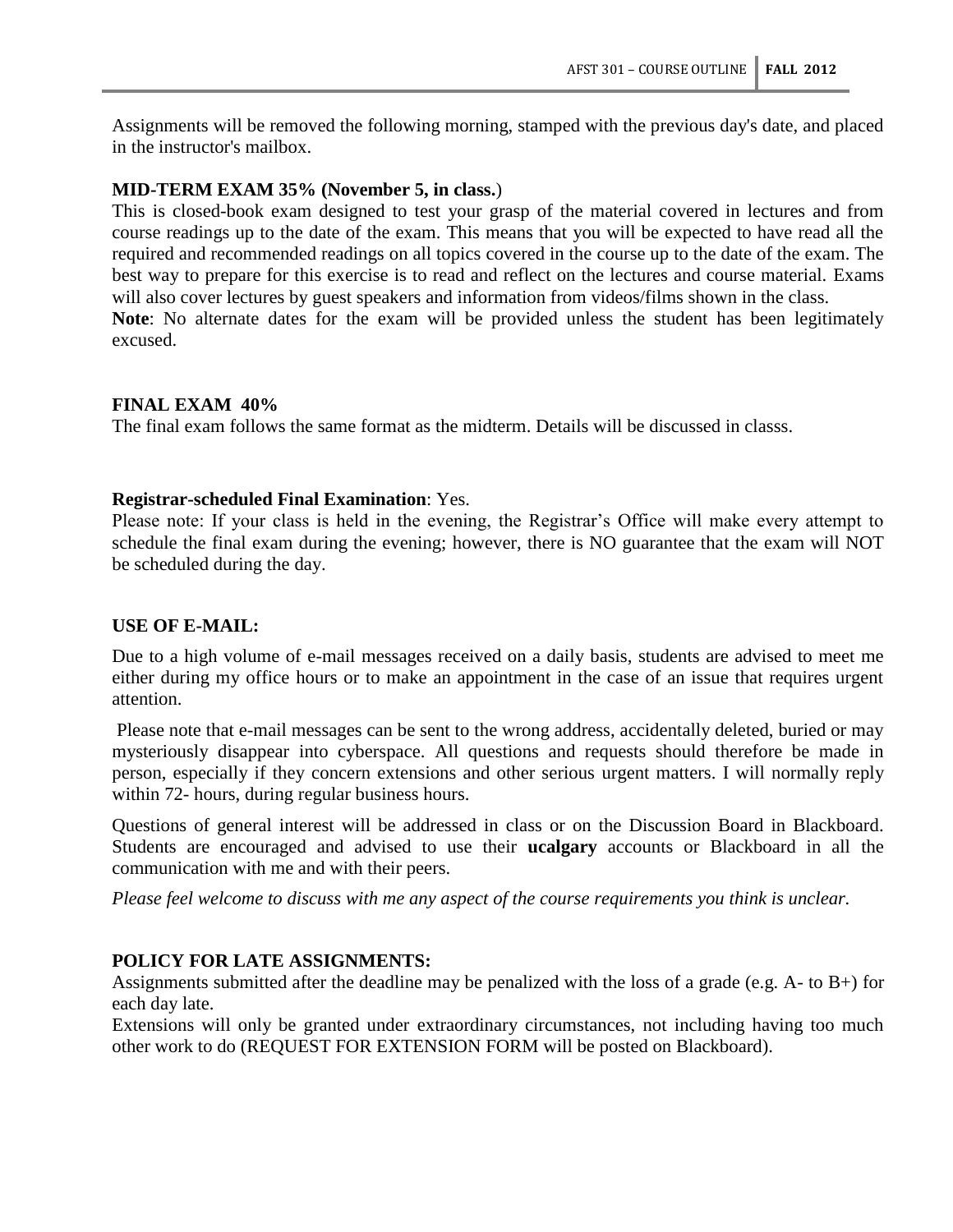# **FREEDOM OF INFORMATION AND PROTECTION OF PRIVACY ACT**

This course is conducted in accordance with the Freedom of Information and Protection of Privacy Act (FOIP). **As consequence, students should identify themselves on all written work by using their ID number. Also you will be required to provide a piece of picture identification in order to pick up an assignment or look at a final exam**.

For more information see also http://www.ucalgary.ca/secretariat/privacy.

# **GRADING SYSTEM**

The following grading system is used in the Faculty of Arts. Where a grade on a particular assignment is expressed as a letter grade, it will normally be converted to a number using the midpoint of the scale. That is, A- would be converted to 87.5 for calculation purposes. An F will be converted to zero.

| <b>Grading Scale</b> |          |  |  |
|----------------------|----------|--|--|
| $A+$                 | 96-100   |  |  |
| $\mathsf{A}$         | 90-95.99 |  |  |
| A -                  | 85-89.99 |  |  |
| $B+$                 | 80-84.99 |  |  |
| B                    | 75-79.99 |  |  |
| $B -$                | 70-74.99 |  |  |
| $C+$                 | 65-69.99 |  |  |
| $\mathcal{C}$        | 60-64.99 |  |  |
| $C-$                 | 55-59.99 |  |  |
| $D+$                 | 53-54.99 |  |  |
| D                    | 50-52.99 |  |  |
| F                    | 0-49     |  |  |

# **PLAGIARISM**

Using any source whatsoever without clearly documenting it is a serious academic offense. Consequences include failure on the assignment, in the course and possibly suspension or expulsion from the university.

You must document not only direct quotations but also paraphrases and ideas where they appear in your text. A reference list at the end is insufficient by itself. Readers must be able to tell exactly where your words and ideas end and other people's words and ideas begin. This includes assignments submitted in non-traditional formats such as web pages or visual media, and material taken from such sources.

Please consult your instructor if you have any questions regarding how to document sources.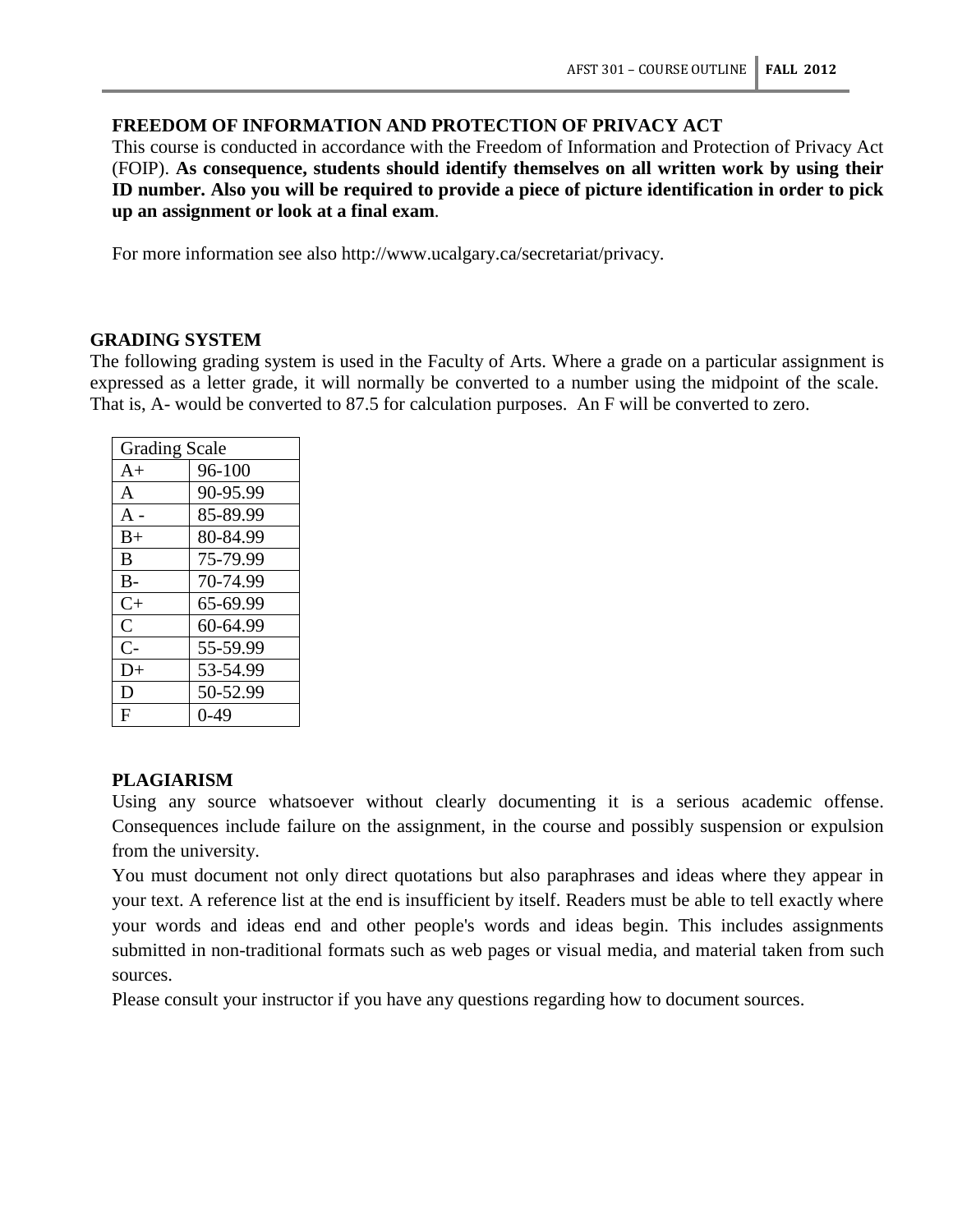# **INTERNET AND ELECTRONIC COMMUNICATION DEVICE INFORMATION**

The use of cell phones is not allowed during lectures. Students may use computers in class, however, the instructor reserves the right to forbid students from using computers if their use is disruptive to the class. This may include chatting online, playing music or games etc. during class.

# **ACADEMIC MISCONDUCT**

For information on academic misconduct and the consequences thereof please see the current University of Calgary calendar at the following link:

<http://www.ucalgary.ca/pubs/calendar/current/k.html>

# **ACADEMIC ACCOMMODATION POLICY**

If you are a student with a disability who may require academic accommodation, it is your responsibility to register with the Disability Resource Centre (403-220-8237) and discuss your needs with your instructor no later than fourteen (14) days after the start of the course. For further information, please see<http://www.ucalgary.ca/drc/node/46>

# **EMERGENCY EVACUATION AND ASSEMBLY POINTS**

Please note the evacuation points for this particular classroom. All classrooms on campus exit to specific places in case of emergency. The emergency assembly points differ depending upon where your classroom is located. For information on the emergency evacuation procedures and the assembly points see<http://www.ucalgary.ca/emergencyplan/assemblypoints>

# **SAFEWALK PROGRAM - 403-220-5333**

Campus Security will escort individuals day or night -- call 403-220-5333 for assistance. Use any campus phone, emergency phone or the yellow phone located at most parking lot booths.

# **STUDENT REPRESENTATION**

Another source of information that you may wish to use is your student representative. All faculties elect students to represent them on the Students Union. Please see <http://www.su.ucalgary.ca/home/contact.html>

For your student ombudsman, please see: <http://www.ucalgary.ca/provost/students/ombuds>

# **Faculty of Arts Program Advising and Student Information Resources**

- Have a question, but not sure where to start? The new Faculty of Arts Program Information Centre (PIC) is your information resource for everything in Arts! Drop in at SS102, call us at 403-220-3580 or email us at [artsads@ucalgary.ca.](mailto:artsads@ucalgary.ca) You can also visit the Faculty of Arts website at <http://arts.ucalgary.ca/undergraduate> which has detailed information on common academic concerns.
- For program planning and advice, contact the Student Success Centre (formerly the Undergraduate programs Office) at  $(403)$  220-5881 or visit them on the 3<sup>rd</sup> Floor of the Taylor Family Digital Library